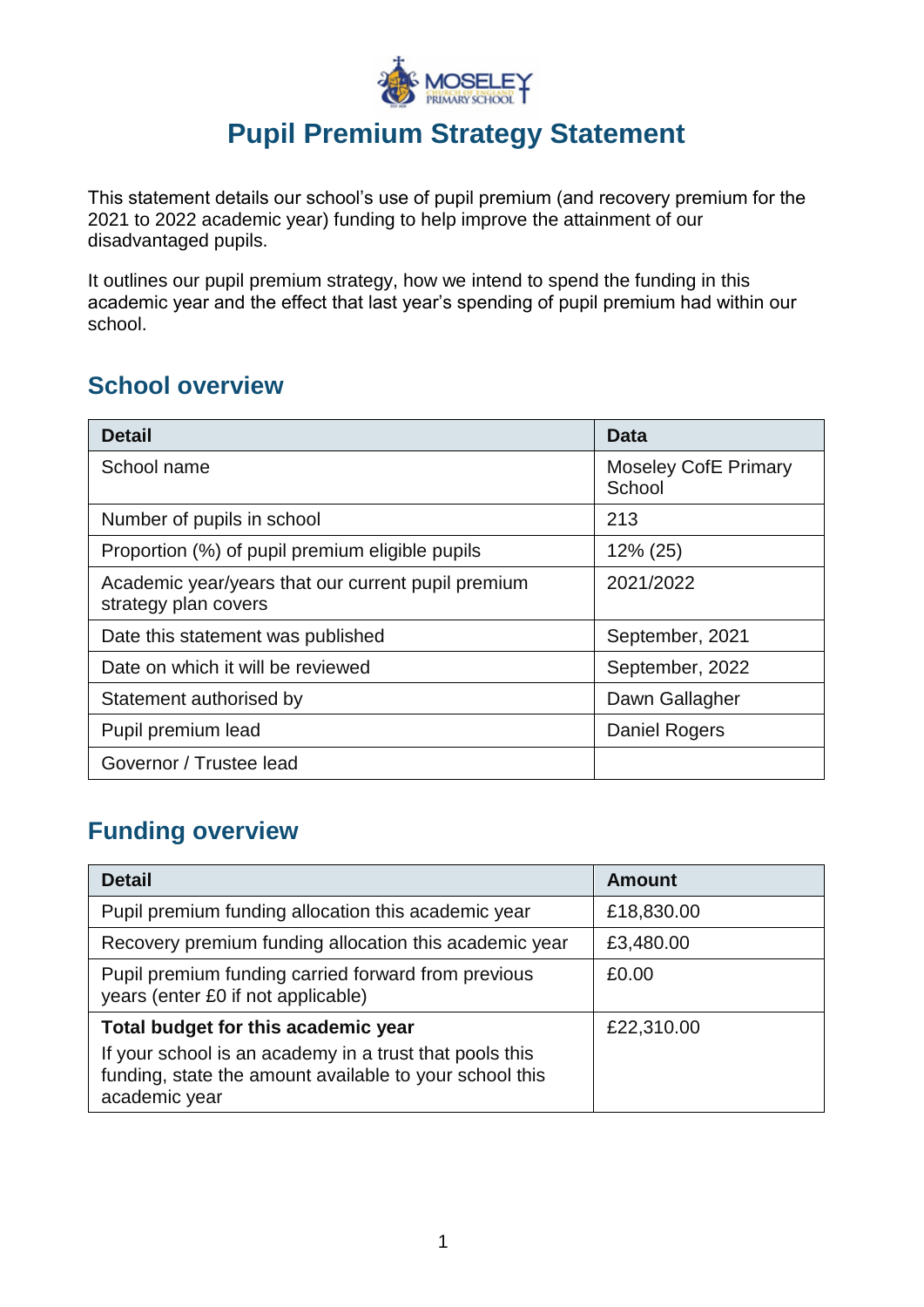

# **Part A: Pupil premium strategy plan**

### **Statement of intent**

At Moseley CofE Primary School *'Every Child Matters to God'*, every member of our school community is valued for their uniqueness and for the important role they play within our school community. *(1 Corinthians 12:12-27).*

We strive to ensure **all** students achieve academically regardless of their circumstance. Our moral purpose, as educators, is to ensure every individual child is given the best possible chance of achieving their potential, and as a Church school we take pride in nurturing the needs of each individual pupil.

High expectations of all children, regardless of their background are held. Not all pupil premium underachieve but statistically they are most at risk of doing so. Evidence shows that disadvantaged children generally face additional challenges in reaching their potential at school and often do not perform as well as other pupils.

As a result, the funding we receive has been researched to provide high impact, measurable outcomes in closing the 'gap'.

Our current pupil premium strategy, works towards closing the gap by identifying the key barriers to learning for children entitled to pupil premium.

## **Challenges**

This details the key challenges to achievement that we have identified among our disadvantaged pupils.

*Disadvantaged Pupil Progress and Attainment at KS2*

| <b>Measure</b> | <b>Score</b> |
|----------------|--------------|
| Reading        | $-0.8$       |
| Writing        | $+0.9$       |
| <b>Maths</b>   | $-0.1$       |

| <b>Measure</b>                   |     | 2020-21 (4 pupils) 2021-2022 (6 pupils) |
|----------------------------------|-----|-----------------------------------------|
| Meeting expected standard at KS2 | 75% | 83%                                     |
| Achieving high standard at KS2   | 25% | 33%                                     |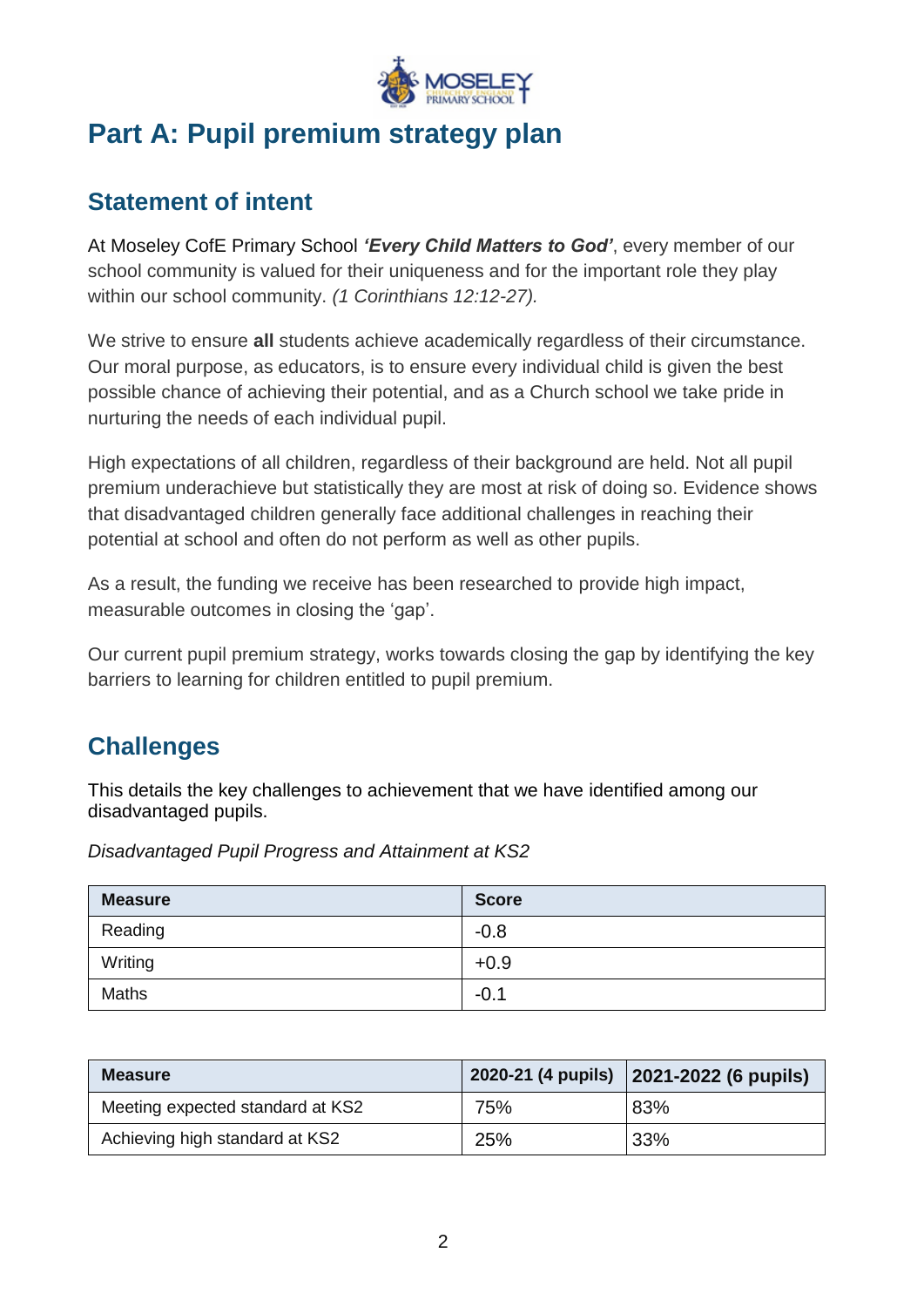

| <b>Challenge</b><br>number | <b>Detail of challenge</b>                                                                                                           |
|----------------------------|--------------------------------------------------------------------------------------------------------------------------------------|
|                            | Low prior academic attainment in Reading, Writing and Maths.                                                                         |
|                            | Social Emotional and Mental Health needs including attachment<br>disorders, Adverse Childhood Experiences, low self-esteem, anxiety. |

#### **Intended outcomes**

This explains the outcomes we are aiming for **by the end of our current strategy plan**, and how we will measure whether they have been achieved.

| <b>Intended outcome</b>                                                                                                                                                                                                                                                                        | <b>Success criteria</b>                                                                                                                                                                                                                                                                                                                 |  |
|------------------------------------------------------------------------------------------------------------------------------------------------------------------------------------------------------------------------------------------------------------------------------------------------|-----------------------------------------------------------------------------------------------------------------------------------------------------------------------------------------------------------------------------------------------------------------------------------------------------------------------------------------|--|
| All disadvantaged children acquire the<br>knowledge and skills required for the next<br>stage in their education, by the end of Key<br>Stage 2.                                                                                                                                                | Disadvantaged pupils achieve<br>national average progress scores in<br>KS2 Reading (0) by July 2022.<br>Disadvantaged pupils achieve<br>$\bullet$<br>national average progress scores in<br>KS2 Maths (0) by July 2022.<br>Disadvantaged pupils continue to<br>$\bullet$<br>achieve national average progress<br>scores in KS2 writing. |  |
| All disadvantaged children are able to<br>decode to an age-appropriate standard by<br>the end of Key Stage 1 so that they can<br>read age-appropriate books in Year 3 and<br>above. This will enable children to<br>engender a love of literature and access<br>the curriculum in Key Stage 2. | 100% of disadvantaged pupils<br>$\bullet$<br>achieve expected standard in phonics<br>screening June 2022.                                                                                                                                                                                                                               |  |
| All children's SEMH needs are met so<br>that they are able to develop positive<br>relationships with adults and peers in<br>school, access the full curriculum and<br>engage in their learning.                                                                                                | The SEMH toolkit and Strengths and<br>$\bullet$<br>Difficulties Questionnaires identify the<br>progress and achievement of set<br>targets so children are ready to learn,<br>access the curriculum and develop<br>positive relationships.                                                                                               |  |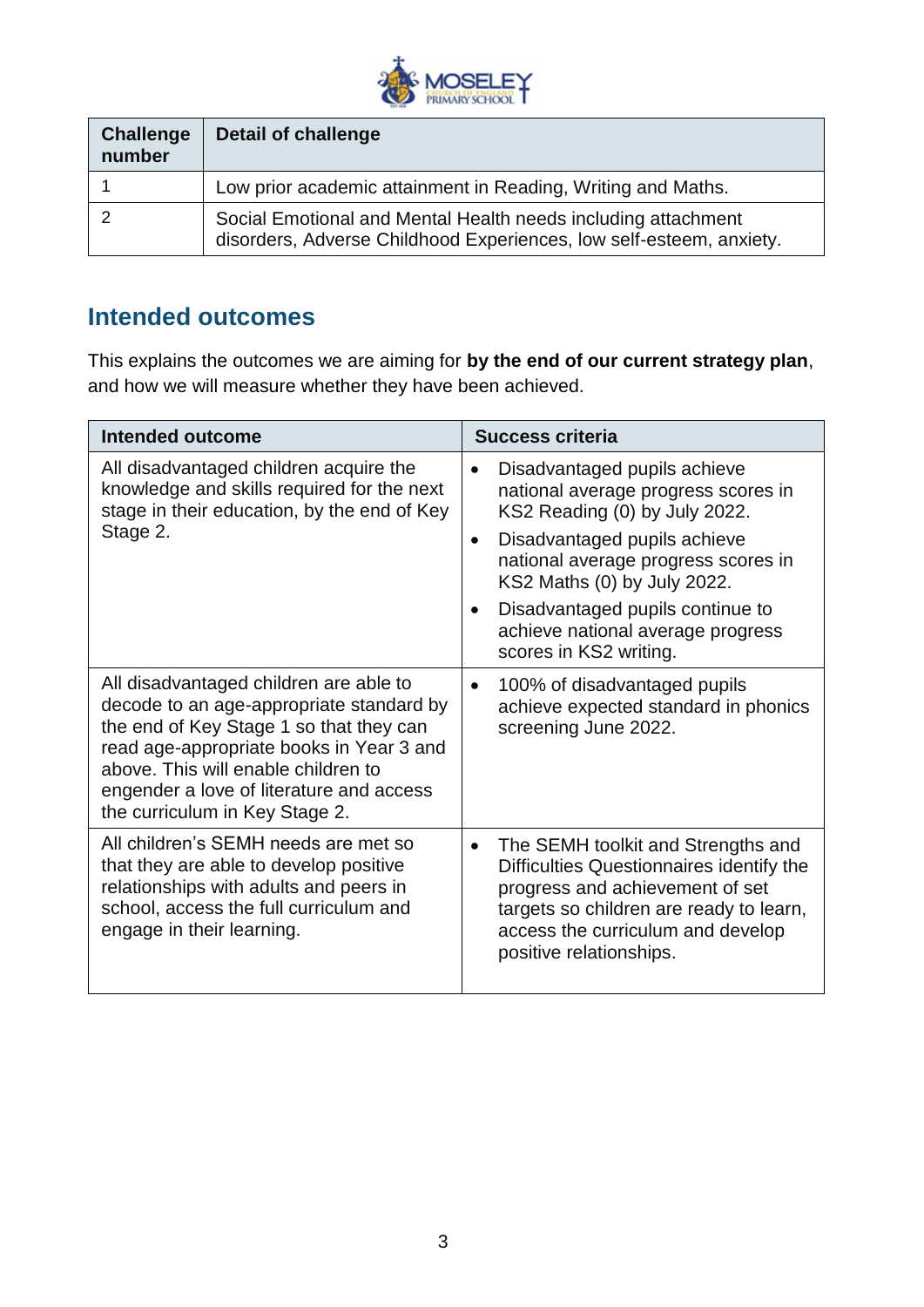

## **Activity in this academic year**

This details how we intend to spend our pupil premium (and recovery premium funding) **this academic year** to address the challenges listed above.

#### **Teaching (for example, CPD, recruitment and retention)**

Budgeted cost: £ 5,000

| <b>Activity</b>                                                                                                                                                                                                                                                | Evidence that supports this approach                                                                                                                                                                                                                                                                                                                                                                                                                                                                                                                                                                                                                                                                                                                                                                                                                                                                                                                                                                                                                                                                                                                                                                                                                                                                                                                                                                                                                                                                                                                                                                                                                                                                                                                                                                                                                                                                                                                                                                                                                                                                                                                                                                                                                                                                            | <b>Challenge</b><br>number(s)<br>addresse<br>d |
|----------------------------------------------------------------------------------------------------------------------------------------------------------------------------------------------------------------------------------------------------------------|-----------------------------------------------------------------------------------------------------------------------------------------------------------------------------------------------------------------------------------------------------------------------------------------------------------------------------------------------------------------------------------------------------------------------------------------------------------------------------------------------------------------------------------------------------------------------------------------------------------------------------------------------------------------------------------------------------------------------------------------------------------------------------------------------------------------------------------------------------------------------------------------------------------------------------------------------------------------------------------------------------------------------------------------------------------------------------------------------------------------------------------------------------------------------------------------------------------------------------------------------------------------------------------------------------------------------------------------------------------------------------------------------------------------------------------------------------------------------------------------------------------------------------------------------------------------------------------------------------------------------------------------------------------------------------------------------------------------------------------------------------------------------------------------------------------------------------------------------------------------------------------------------------------------------------------------------------------------------------------------------------------------------------------------------------------------------------------------------------------------------------------------------------------------------------------------------------------------------------------------------------------------------------------------------------------------|------------------------------------------------|
| Strategically<br>planned<br>bespoke CPD<br>delivered for<br>all staff<br>including<br>reading,<br>writing, maths<br>and SEND.<br>This will focus<br>on the mastery<br>approach,<br>reading<br>fluency and<br>comprehensio<br>n and the<br>writing<br>sequence. | Mastery learning<br>$\left(\mathbf{E}\right)\left(\mathbf{E}\right)\left(\mathbf{E}\right)\left(\mathbf{E}\right)\left(\mathbf{E}\right)$<br>$\left(\mathbf{\hat{a}}\right)\left(\mathbf{\hat{a}}\right)\left(\mathbf{\hat{a}}\right)\left(\mathbf{\hat{a}}\right)\left(\mathbf{\hat{a}}\right)$<br>Moderate impact for very low cost, based on moderate evidence.<br>A focus in Maths and Writing will be embedding mastery<br>learning as traditional teaching keeps time spent on a topic<br>constant and allows pupils' 'mastery' of curriculum content<br>to vary. Mastery learning keeps learning outcomes<br>constant but varies the time needed for pupils to become<br>proficient or competent at these objectives. Mastery<br>learning breaks subject matter and learning content into<br>units with clearly specified objectives which are pursued<br>until they are achieved. Learners work through each block<br>of content in a series of sequential steps and must<br>demonstrate a high level of success on tests, typically<br>about 80%, before progressing to the next unit.<br>Reading comprehension strategies $\bigoplus_{\textcircled{\tiny{E}}\, \textcircled{\tiny{E}}\, \textcircled{\tiny{E}}\, \textcircled{\tiny{E}}\, \textcircled{\tiny{E}}$<br>$+6$<br>$\left(\begin{array}{c c} \multicolumn{3}{c }{\bf\color{blue}{(a)}} & \multicolumn{3}{c }{\bf\color{blue}{(b)}} & \multicolumn{3}{c }{\bf\color{blue}{(b)}} & \multicolumn{3}{c }{\bf\color{blue}{(c)}} & \multicolumn{3}{c }{\bf\color{blue}{(d)}} & \multicolumn{3}{c }{\bf\color{blue}{(e)}} & \multicolumn{3}{c }{\bf\color{blue}{(e)}} & \multicolumn{3}{c }{\bf\color{blue}{(e)}} & \multicolumn{3}{c }{\bf\color{blue}{(e)}} & \multicolumn{3}{c }{\bf\color{blue}{(e)}}$<br>High impact for very low cost, based on extensive evidence.<br>Reading comprehension strategies focus on the learners'<br>understanding of written text. Pupils are taught a range of<br>techniques which enable them to comprehend the<br>meaning of what they read. These can include: inferring<br>meaning from context; summarising or identifying key<br>points; using graphic or semantic organisers; developing<br>questioning strategies; and monitoring their own<br>comprehension and identifying difficulties themselves. |                                                |
| Pupil progress<br>meetings will<br>be used to<br>support the<br>implementatio<br>n of mastery<br>learning. The<br>use of FFT<br>aspire will be<br>used to set                                                                                                  | Small group tuition<br>E(E)(E)(E)(E)<br>Moderate impact for moderate cost, based on limited evidence.<br>Pupil progress meetings will support the continued<br>implementation of mastery learning in all subjects. This will<br>be supported by small group tuition Small group tuition will<br>support embedding mastery learning, so that children's<br>learning gaps are identified so children can keep up. Pupil<br>progress meetings will identify children who are at risk of<br>falling behind and are quickly identified so they are provided<br>with small group tuition to keep up. Small group tuition will<br>be planned strategically across school through rigorous                                                                                                                                                                                                                                                                                                                                                                                                                                                                                                                                                                                                                                                                                                                                                                                                                                                                                                                                                                                                                                                                                                                                                                                                                                                                                                                                                                                                                                                                                                                                                                                                                              | 1                                              |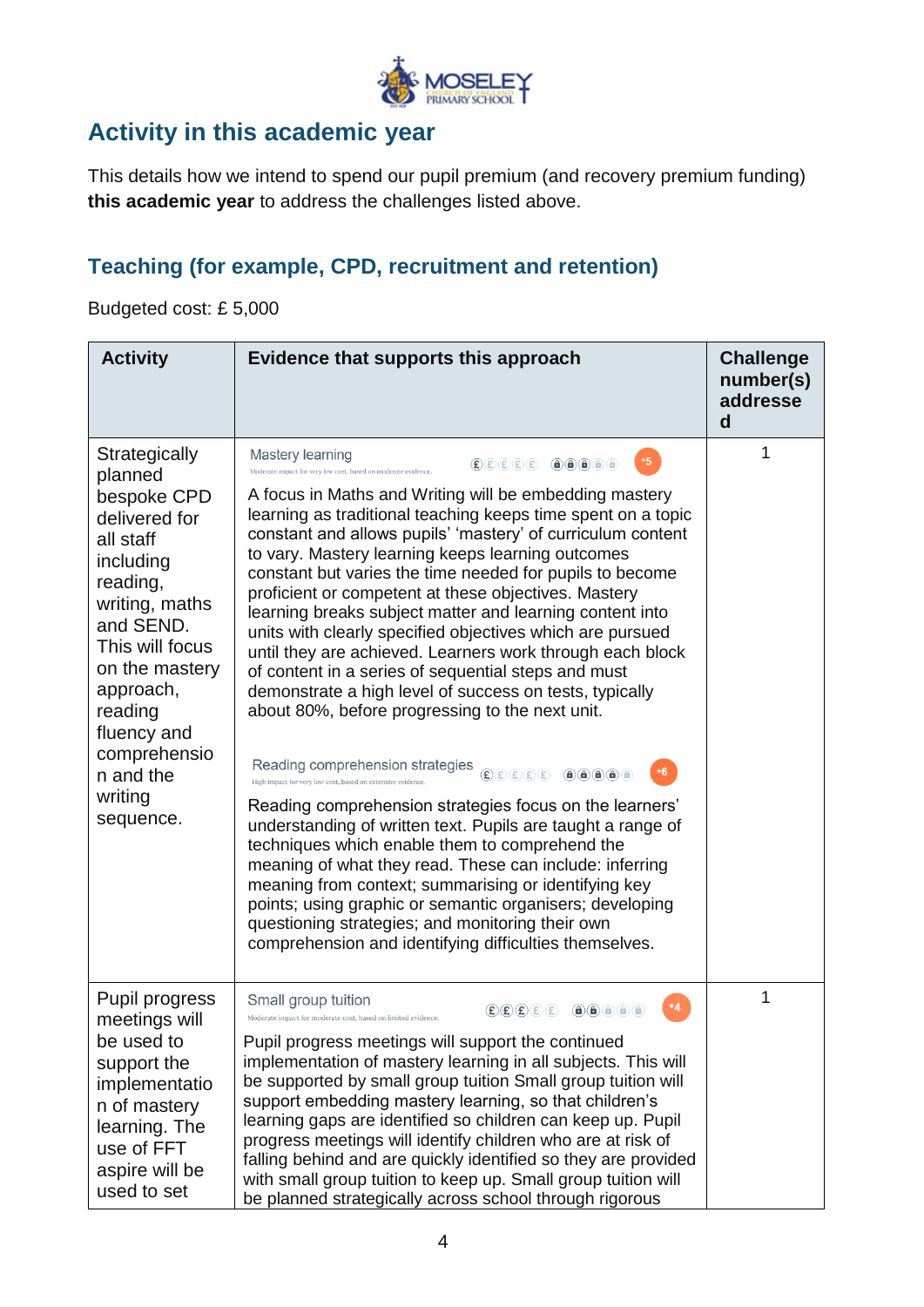

| ambitious<br>targets and set<br>precise actions<br>in Pupil<br>Progress<br>meetings.                                                                                                       | monitoring of pupil's attainment and progress data in pupil<br>progress meetings.                                                                                                                                                                                                                                                                                                                                                                                                                                                      |   |
|--------------------------------------------------------------------------------------------------------------------------------------------------------------------------------------------|----------------------------------------------------------------------------------------------------------------------------------------------------------------------------------------------------------------------------------------------------------------------------------------------------------------------------------------------------------------------------------------------------------------------------------------------------------------------------------------------------------------------------------------|---|
| The practice of<br>Feedback and<br>Marking will                                                                                                                                            | Feedback<br>$\textcircled{a}\textcircled{a}\textcircled{a}\textcircled{a}$<br>$+6$<br>$\textbf{(E)} \textcolor{black}{\textcircled{\texttt{E}}} \textcolor{black}{\textcircled{\texttt{E}}} \textcolor{black}{\textcircled{\texttt{E}}} \textcolor{black}{\textcircled{\texttt{E}}} \textcolor{black}{\textcircled{\texttt{E}}}$<br>Very high impact for very low cost based on extensive                                                                                                                                              | 1 |
| developed<br>over the<br>academic year<br>2021-22 so the<br>implementatio                                                                                                                  | Research shows that when feedback, information given to<br>the learner about the learner's performance relative to<br>learning goals or outcomes, should aim to (and be capable<br>of producing) improvement in students' learning.                                                                                                                                                                                                                                                                                                    |   |
| n supports<br>pupils to focus<br>future learning<br>on areas of<br>weakness,<br>through<br>identifying and                                                                                 | Feedback redirects or refocuses the learner's actions to<br>achieve a goal, by aligning effort and activity with an<br>outcome. It can be about the output or outcome of the task<br>the process of the task the student's management of their<br>learning or self-regulation, or about them as individuals<br>(which tends to be the least effective).                                                                                                                                                                                |   |
| explaining<br>misconception,<br>through<br>supporting<br>them in taking                                                                                                                    | This feedback can be verbal or written, or can be given<br>through tests or via digital technology. It can come from a<br>teacher or someone taking a teaching role, or from peers<br>(see Peer tutoring).                                                                                                                                                                                                                                                                                                                             |   |
| greater<br>responsibility<br>for their own<br>improvement<br>or through<br>increasing<br>pupils'<br>motivation to<br>improve. This<br>will be<br>implemented<br>through CPD<br>and policy. | There is evidence to suggest that feedback involving<br>metacognitive and self-regulatory approaches may have a<br>greater impact on disadvantaged pupils and lower prior<br>attainers than other pupils. Pupils require clear and<br>actionable feedback to employ metacognitive strategies as<br>they learn, as this information informs their understanding<br>of their specific strengths and areas for improvement,<br>thereby indicating which learning strategies have been<br>effective for them in previously completed work. |   |

## **Targeted academic support (for example, tutoring, one-to-one support structured interventions)**

Budgeted cost: £ 8,000

| <b>Activity</b> | Evidence that supports this approach | <b>Challenge</b><br>number(s) |
|-----------------|--------------------------------------|-------------------------------|
|-----------------|--------------------------------------|-------------------------------|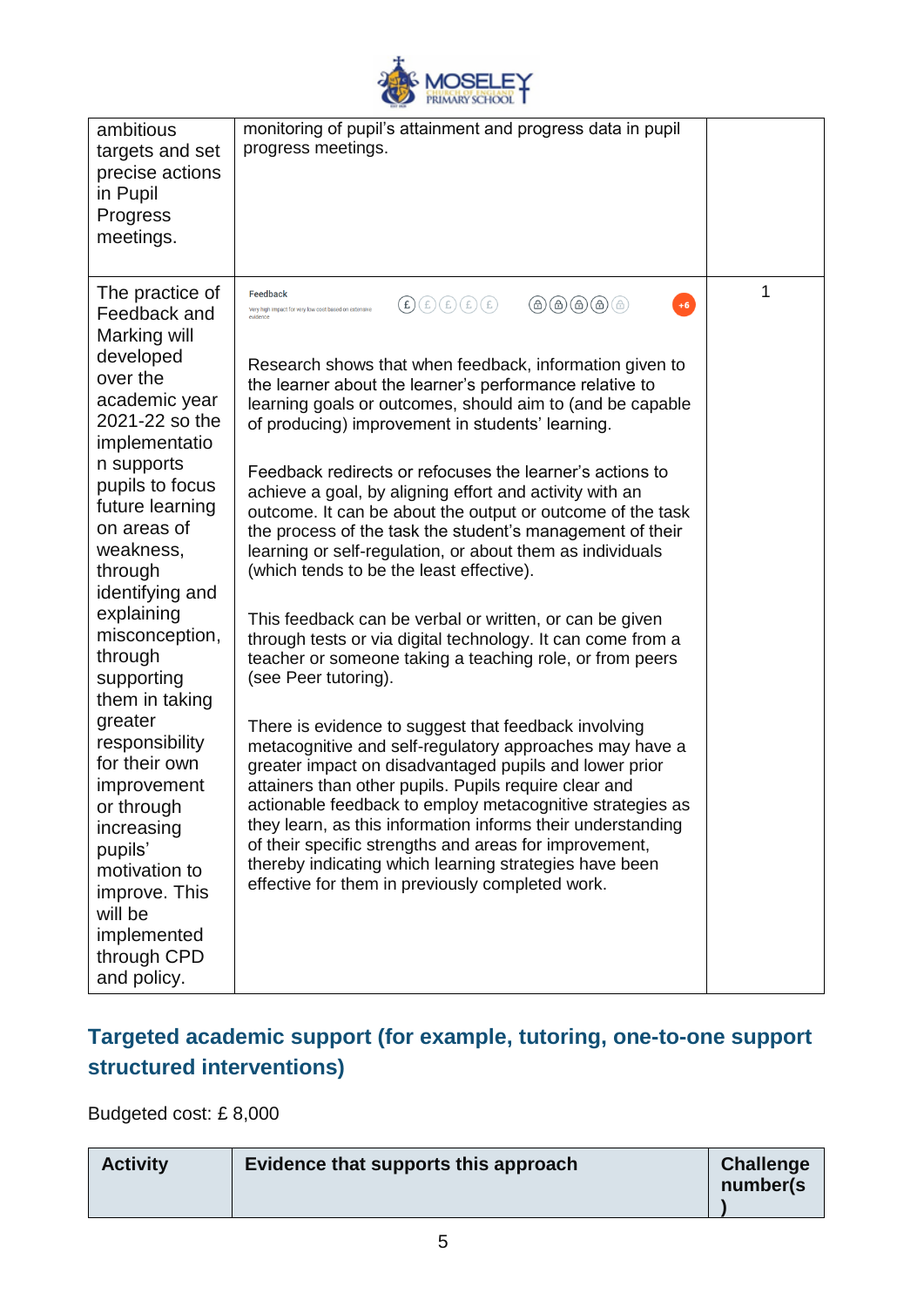

|                                                                                                                                                                                                                                                                            |                                                                                                                                                                                                                                                                                                                                                                                                                                                                                                                                                                                                                                                                                                                                                                                                                                                                                                                                                                                                                                                                                                                                                                                                                                                                                                                                    | addresse<br>d |
|----------------------------------------------------------------------------------------------------------------------------------------------------------------------------------------------------------------------------------------------------------------------------|------------------------------------------------------------------------------------------------------------------------------------------------------------------------------------------------------------------------------------------------------------------------------------------------------------------------------------------------------------------------------------------------------------------------------------------------------------------------------------------------------------------------------------------------------------------------------------------------------------------------------------------------------------------------------------------------------------------------------------------------------------------------------------------------------------------------------------------------------------------------------------------------------------------------------------------------------------------------------------------------------------------------------------------------------------------------------------------------------------------------------------------------------------------------------------------------------------------------------------------------------------------------------------------------------------------------------------|---------------|
| <b>Higher Level</b><br>Teaching<br>Assistants will<br>deliver small<br>group reading<br>and maths<br>interventions<br>for<br>disadvantage<br>d pupils in<br>KS2 falling<br>behind age-<br>related<br>expectations,<br>identified<br>through pupil<br>progress<br>meetings. | Small group tuition<br>$+4$<br>$\textcircled{\texttt{f}}\textcircled{\texttt{f}}\textcircled{\texttt{f}}\textcircled{\texttt{f}}\textcircled{\texttt{f}}\textcircled{\texttt{f}}\textcircled{\texttt{f}}\textcircled{\texttt{f}}\textcircled{\texttt{f}}\textcircled{\texttt{f}}\textcircled{\texttt{f}}$<br>Moderate impact for moderate cost, based on limited evidence.<br>Evidence shows that small group tuition is effective and, as<br>a rule of thumb, the smaller the group the better. Tuition in<br>groups of two has a slightly higher impact than in groups of<br>three, but a slightly lower impact than one to one tuition.<br>Some studies suggest that greater feedback from the<br>teacher, more sustained engagement in smaller groups, or<br>work which is more closely matched to learners' needs<br>explains this impact.                                                                                                                                                                                                                                                                                                                                                                                                                                                                                    | 1             |
| Through<br>forensic<br>analysis of<br>children's<br>phonic skills<br>and<br>knowledge, 1:1<br><b>Direct Phonics</b><br>intervention to<br>pupils not on<br>track to<br>achieve<br>expected<br>standard will<br>be provided.                                                | Phonics<br>$+4$<br>$\textcircled{\texttt{f}}(\textcircled{\texttt{f}})(\textcircled{\texttt{f}})(\textcircled{\texttt{f}})(\textcircled{\texttt{f}})(\textcircled{\texttt{f}})(\textcircled{\texttt{f}})(\textcircled{\texttt{f}})(\textcircled{\texttt{f}})(\textcircled{\texttt{f}})(\textcircled{\texttt{f}})(\textcircled{\texttt{f}})(\textcircled{\texttt{f}})(\textcircled{\texttt{f}})(\textcircled{\texttt{f}})(\textcircled{\texttt{f}})(\textcircled{\texttt{f}})(\textcircled{\texttt{f}})(\textcircled{\texttt{f}})(\textcircled{\texttt{f}})(\$<br>Moderate impact for very low cost, based on very extensive evidence.<br>Phonics approaches have been consistently found to be<br>effective in supporting younger readers to master the basics<br>of reading, with an average impact of an additional four<br>months' progress. Research suggests that phonics is<br>particularly beneficial for younger learners (4-7 year olds) as<br>they begin to read. Teaching phonics is more effective on<br>average than other approaches to early reading (such as<br>whole language or alphabetic approaches), though it should<br>be emphasised that effective phonics techniques are usually<br>embedded in a rich literacy environment for early readers<br>and are only one part of a successful literacy strategy. | 1             |

# **Wider strategies (for example, related to attendance, behaviour, wellbeing)**

Budgeted cost: £ 5,830

| <b>Activity</b>                                             | Evidence that supports this approach                                                                                                                                                                                                                                                                                                                                                                         | <b>Challenge</b><br>number(s)<br>addressed |
|-------------------------------------------------------------|--------------------------------------------------------------------------------------------------------------------------------------------------------------------------------------------------------------------------------------------------------------------------------------------------------------------------------------------------------------------------------------------------------------|--------------------------------------------|
| Social<br>Emotional<br>Learning<br>approaches,<br>including | Social and emotional learning<br>$+4$<br>$\textcolor{red}{\textcircled{\texttt{E}} \textcircled{\texttt{E}} \textcircled{\texttt{E}} \text{ \textcircled{\texttt{A}} \textcircled{\texttt{A}} \textcircled{\texttt{A}}}$<br>Moderate impact for moderate cost, based on extensive evidence.<br>On average, SEL interventions have an identifiable and<br>valuable impact on attitudes to learning and social |                                            |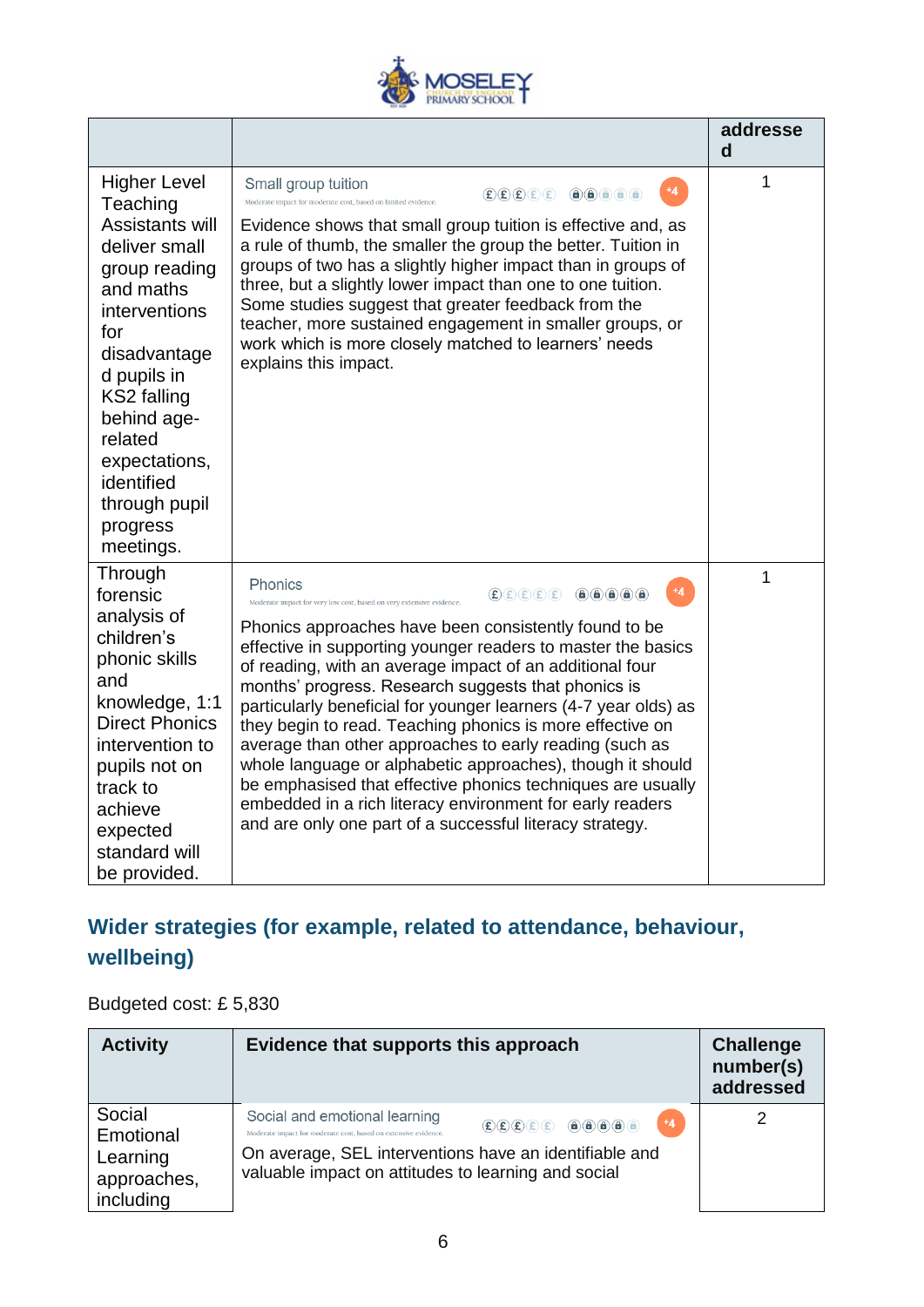

| Emotion<br>Coaching and<br><b>Team Teach</b><br>Training, will<br>be embedded<br>into quality first<br>teaching.                                                                                                                                                                                    | relationships in school. They also have an average overall<br>impact of four months' additional progress on attainment.<br>Interventions which target social and emotional learning<br>(SEL) seek to improve pupils' interaction with others and<br>self-management of emotions, rather than focusing directly<br>on the academic or cognitive elements of learning. SEL<br>interventions might focus on the ways in which students                                                               |                |
|-----------------------------------------------------------------------------------------------------------------------------------------------------------------------------------------------------------------------------------------------------------------------------------------------------|---------------------------------------------------------------------------------------------------------------------------------------------------------------------------------------------------------------------------------------------------------------------------------------------------------------------------------------------------------------------------------------------------------------------------------------------------------------------------------------------------|----------------|
| Teaching<br>Assistant and<br><b>SEMH</b> lead<br>deliver well-<br>being hub<br>interventions<br>for identified<br>children. 1:1<br>and/or group<br>well-being<br>intervention to<br>support their<br>mental health<br>and well-<br>being,<br>resilience<br>techniques<br>and anxiety<br>management. | work with (and alongside) their peers, teachers, family or<br>community.<br>Three broad categories of SEL interventions can be<br>identified:<br>universal programmes which generally take place in the<br>$\bullet$<br>classroom;<br>more specialised programmes which are targeted at<br>$\bullet$<br>students with particular social or emotional needs; and<br>school-level approaches to developing a positive school<br>ethos, which also aim to support greater engagement in<br>learning. | $\overline{2}$ |
| Additional<br>support<br>allocated for<br>identified<br>children<br>through EP,<br>Forward<br>Thinking<br>Birmingham                                                                                                                                                                                |                                                                                                                                                                                                                                                                                                                                                                                                                                                                                                   | $\overline{2}$ |

# **Total budgeted cost:** £18,830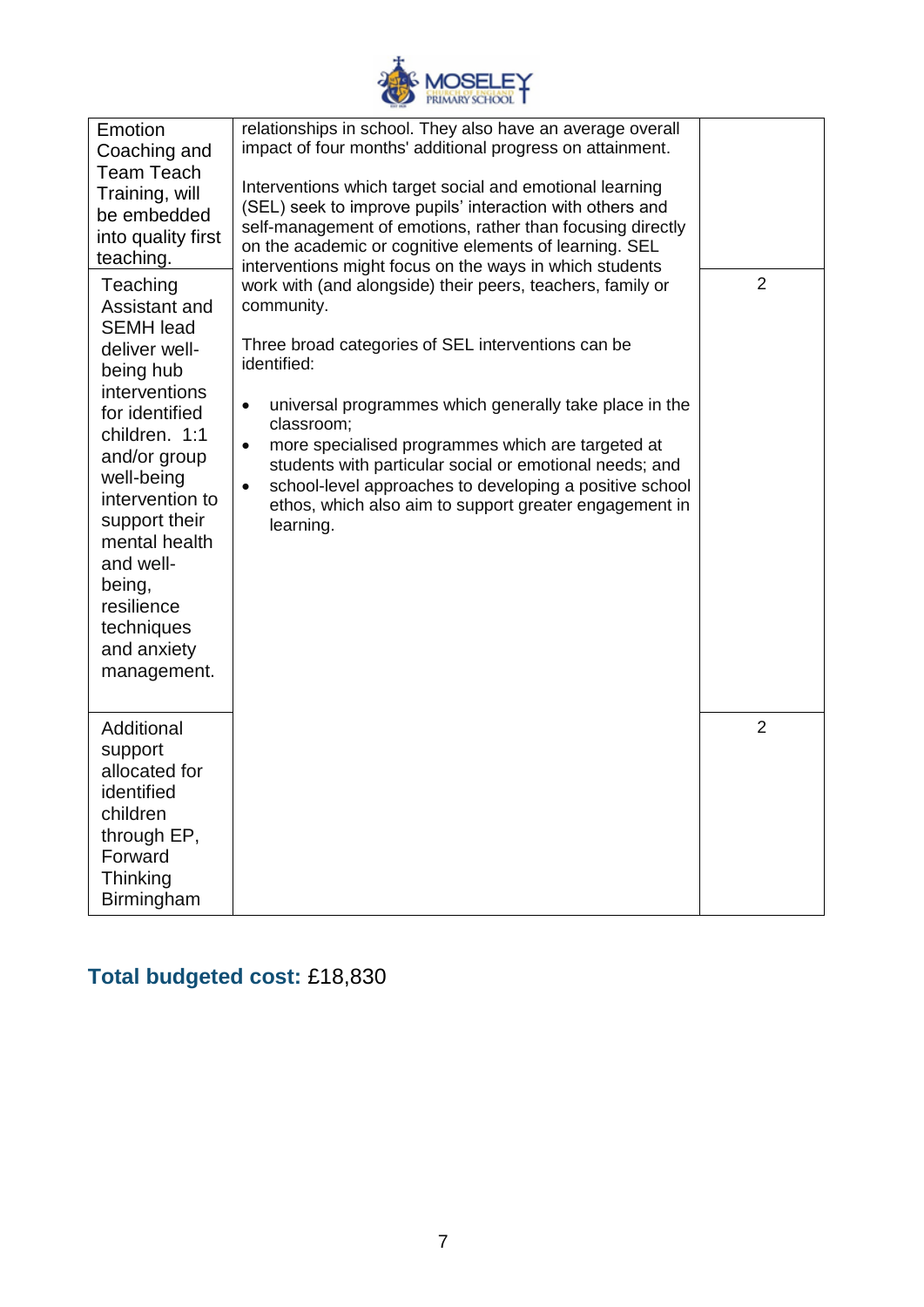

# **Part B: Review of outcomes in the previous academic year**

## **Pupil premium strategy outcomes**

This details the impact that our pupil premium activity had on pupils in the 2020 to 2021 academic year.

| Aim                                                                                                                                                                        | <b>Outcome</b>                                                                                                                                                                                                                                                                                                                                                                                                                                                                                                                                                                                                                                                                                                        |
|----------------------------------------------------------------------------------------------------------------------------------------------------------------------------|-----------------------------------------------------------------------------------------------------------------------------------------------------------------------------------------------------------------------------------------------------------------------------------------------------------------------------------------------------------------------------------------------------------------------------------------------------------------------------------------------------------------------------------------------------------------------------------------------------------------------------------------------------------------------------------------------------------------------|
| All children's SEMH needs are met and<br>children are able to access the full curriculum<br>and engage in their learning                                                   | Staff absence has had a negative impact on<br>children's progress and led to inconsistent<br>support for pupils in well-being hub<br>interventions and in class.                                                                                                                                                                                                                                                                                                                                                                                                                                                                                                                                                      |
| All children's SEND needs are identified and<br>met so that all children make progress in all<br>subjects.                                                                 | ITPs evidence that all children made progress<br>in all strands.<br>Some ITP's evidence that children have made<br>accelerated progress in some strands.<br>Progress was generally slower in spelling<br>strand.<br>Gaps increased during lockdown, especially in<br>maths and writing.                                                                                                                                                                                                                                                                                                                                                                                                                               |
| All children make at least expected progress<br>from their various starting points (and many<br>make accelerated progress) to achieve (or<br>exceed) end of year outcomes. | <b>YR</b><br>3/6 PP children currently on track to achieve<br><b>GLD</b><br>PP making accelerated progress to Jan'21:<br>Reading 6/6. (4/6 on track to achieve ELG)<br>Writing 5/6 (1/6 exp progress), 3/6 on track to<br>achieve ELG.<br>Maths 2/6 (4/6 exp progress) 6/6 on track to<br>achieve or ELG<br>Y1<br>Reading 1/2 EXP progress<br>Writing 1/2 EXP progress<br>Maths 1/2 EXP progress<br><b>Y2</b><br>Reading 1/1EXP progress<br>Writing 1/1 EXP progress<br>Maths 1/1 EXP progress<br>Y <sub>3</sub><br>Reading 1/2 EXP progress<br>Writing 0/2 EXP progress<br>Maths 1/2 EXP progress<br>Y4 (1 PP pupil new to school)<br>Reading 1/2 EXP progress<br>Writing 0/2 EXP progress<br>Maths 1/2 EXP progress |